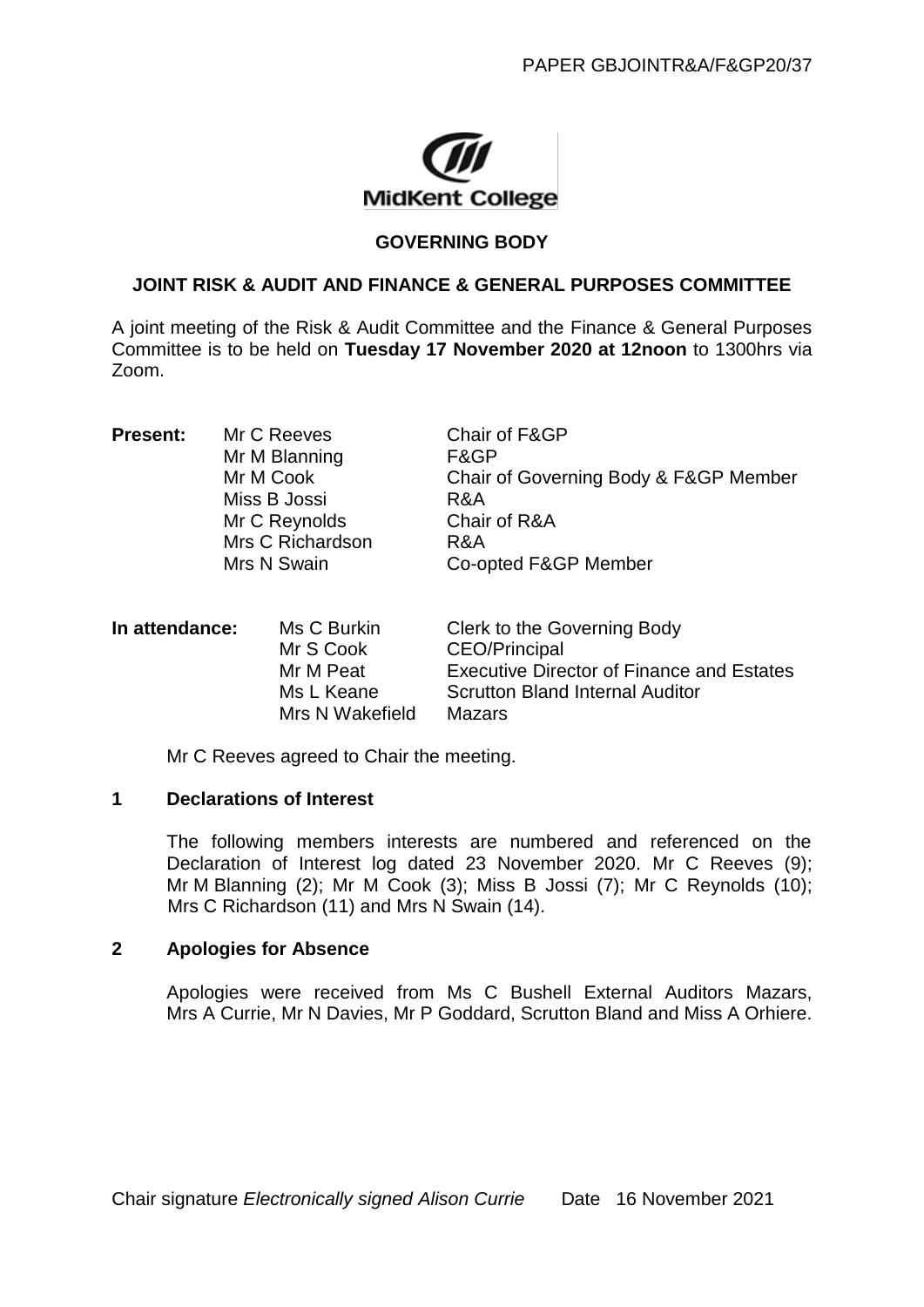# **3 Minutes of the meeting held on 19 November 2019.**

The minutes of the meeting held on 19 November 2019, paper GBJOINTR&A/F&GP19/32, were accepted as a true record and will be digitally signed by the Chair.

# **4 Annual Report and Financial Statements for the year ending 31 July 2020**

Martin Peat introduced Paper GBJOINTR&A/F&GP20/35, the Annual Report and Financial Statements for the year ending 31 July 2020 for the College. The financial statements are produced and audited annually and demonstrate the financial position of the College and should be read in conjunction with the management letters and annual audit report. The format of the accounts has not materially changed since last year.

Members noted the strong accounts and a strong balance sheet with a trading surplus is £2.6m. A breakdown of adjustments had been scrutinised by the F&GP Committee with regard to the pension costs. The cash balance at the end of July is £6m.

The draft financial statements presented have been audited but not yet proofread. Members noted some of the amendments required. This will be completed outside the meeting prior to presentation to the Governing Body.

#### **Action: M Peat**

The Committee **agreed,** subject to proofing, the financial content of the report for recommendation to the Governing Body on 9 December 2020, after which it will be sent to the ESFA as required.

# **Action: M Peat/C Reeves**

Martin Peat also presented GBJOINTR&A/F&GP20/35a, the Annual Report and Financial Statements for the year ending 31 July 2020 for MKCTS.

Members noted the strong position and performance. The MKCTS accounts are scrutinised at every F&GP Committee. It was agreed that following the strategic discussion re the MKC/MKCTS relationship, the loan between MKC and MKCT will be reconsidered.

## **Action: F&GP**

## **5 Mazars Management Letter**

Nicola Wakefield of Mazars (External Auditors) introduced papers GBJOINT/R&A/F&GP20/36a-d the Audit Report and Management Letters.

The audit was effectively completed remotely, on time and with no audit adjustments. Proofreading, third party confirmation, assumptions re the pension adjustment and new appendix of the regularity audit are still to be completed.